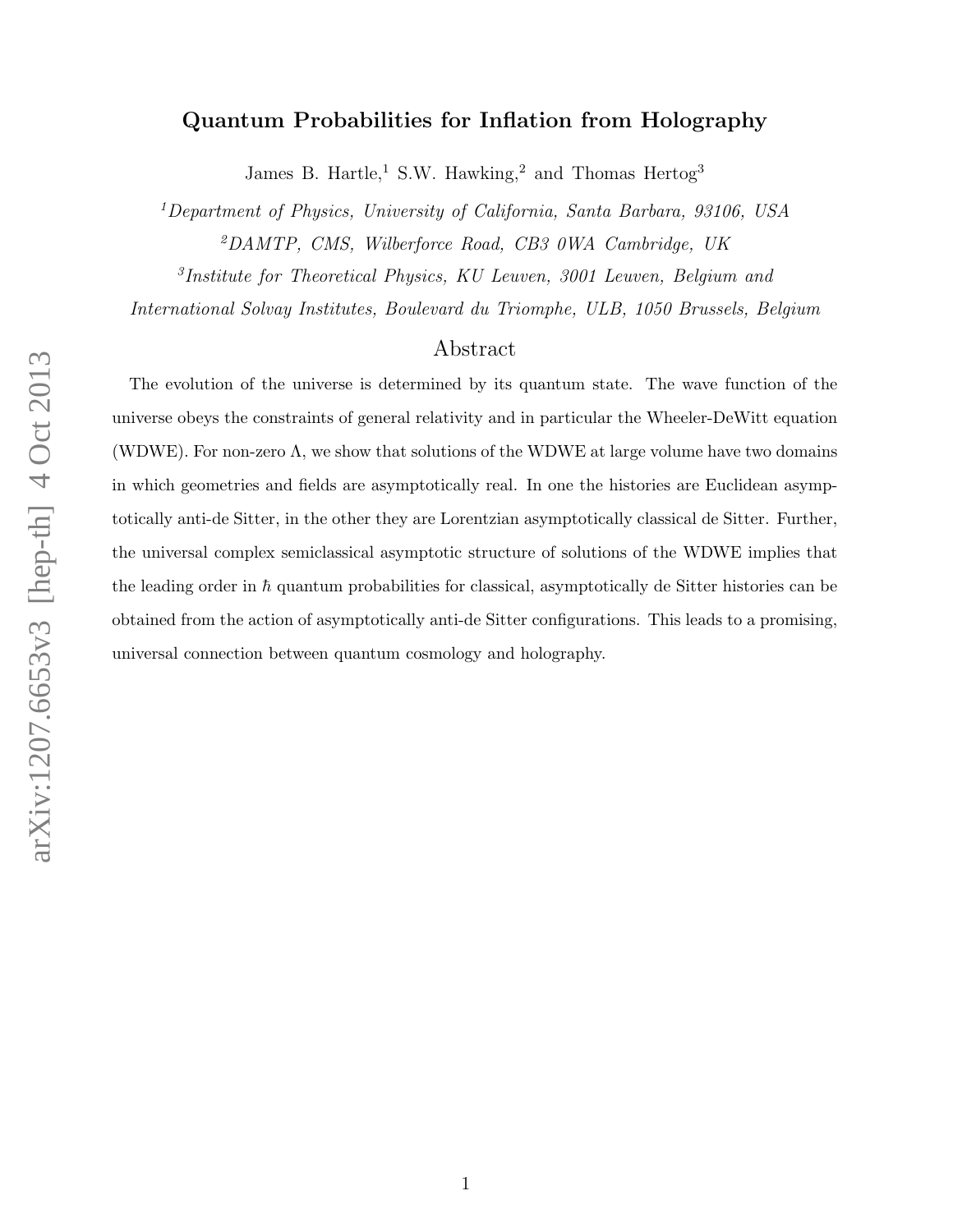## I. INTRODUCTION

Our large scale observations of the universe are of its classical behavior. The isotropic accelerated expansion and the large scale structure in the CMB and the galaxy distribution are just two examples. But it is an inescapable inference from the rest of physics that such classical features are governed by quantum mechanical laws. A quantum system behaves classically when the probabilities implied by the quantum state are high for coarse-grained histories with correlations in time governed by deterministic equations of motion. That is true whether the system is a tennis ball in flight or the evolving universe as a whole.

The form of the emergent deterministic equations of motion may be only distantly related to the equations defining the underlying quantum theory. Here we investigate this in theories with a non-zero cosmological constant  $\Lambda$ . In the usual formulation of classical cosmology there is a sharp distinction between dynamical theories with different signs of  $\Lambda$ . The equations of a positive  $\Lambda$  theory predict asymptotically deSitter (dS) geometries, whereas the equations of a negative  $\Lambda$  theory predict asymptotically anti-deSitter (AdS) geometries.

Quantum cosmology however is most fundamentally concerned with the prediction of probabilities for alternative histories of the universe. Those probabilities are derived from a theory of the universe's quantum state. In this paper we show that, in a natural formulation of quantum cosmology, the quantum probabilities obtained from a general wave function defined in terms of an asymptotically AdS action generally imply an ensemble of histories that, besides AdS histories, also includes histories behaving classically according to equations of motion with a positive effective cosmological constant.

Thus, there is no sharp distinction between positive and negative  $\Lambda$  in quantum cosmology. Instead the wave function of the universe naturally provides a unified framework in which both AdS and dS histories occur.

#### II. CLASSICAL PREDICTION IN QUANTUM COSMOLOGY

A quantum state of a closed universe is represented by a wave function  $\Psi$  on the superspace of three-geometries and matter fields on a closed spacelike surface  $\Sigma$ . For illustration we consider a minisuperspace model<sup>1</sup> with a negative cosmological constant  $\Lambda$  (in the usual

 $1$  Our results are not restricted to minisuperspace models. The general situation is discussed in [\[1\]](#page-10-0).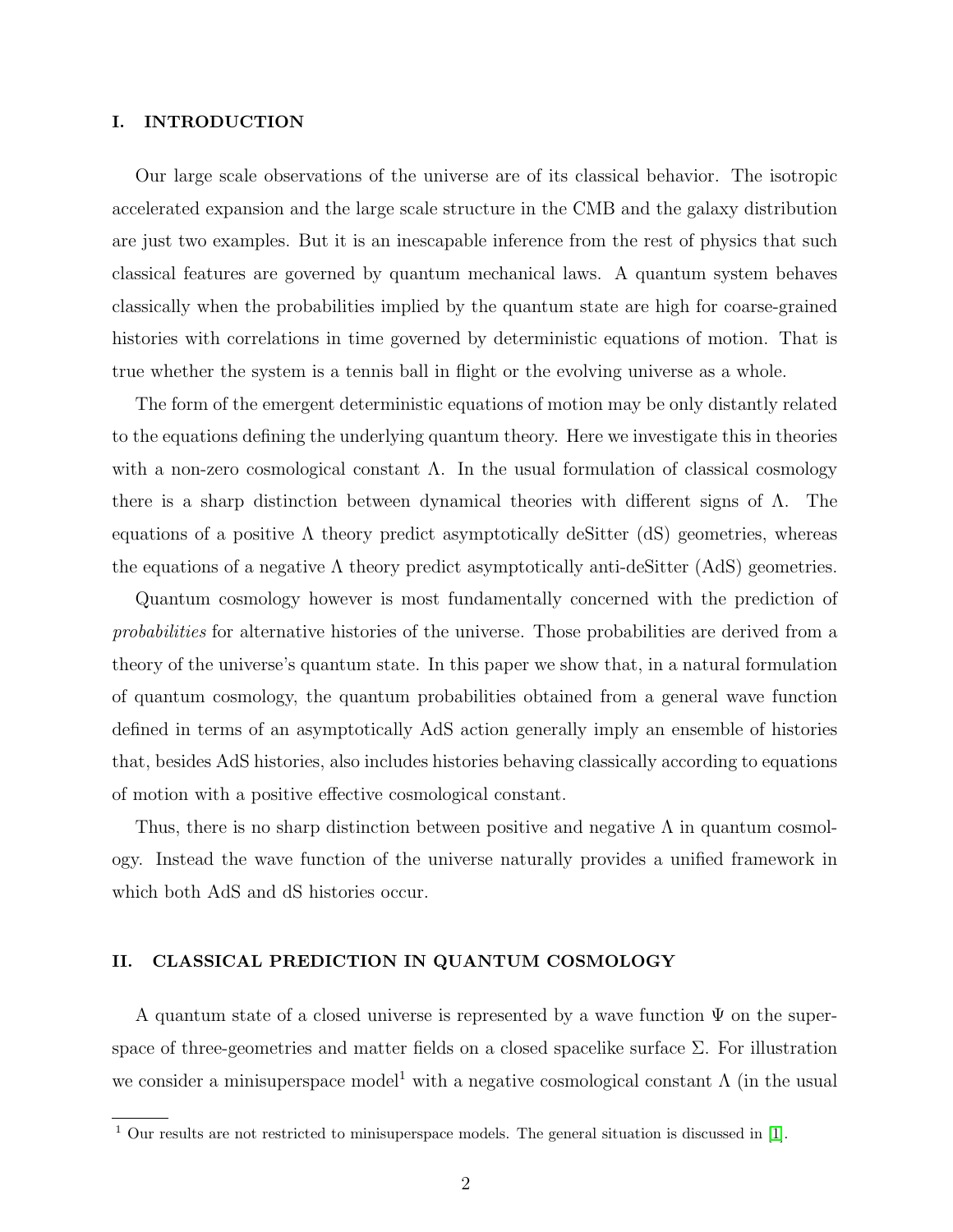classical sense) and a single scalar matter field  $\phi$  with potential  $V = (1/2)m^2\phi^2$ . We take  $m^2$  to be negative but within the Breitenlohner-Freedman (BF) range  $m_{BF}^2 < m^2 < 0$ , where  $m_{BF}^2 = -9/(4\ell^2)$  with  $1/\ell^2 \equiv -\Lambda/3$ . The geometries are restricted to be spatially homogeneous, isotropic and closed<sup>2</sup>. The spatial geometries on a three-sphere can then be characterized by a scale factor b and a boundary value  $\chi$  of the homogeneous field  $\phi$ . Three metrics describing possible three geometries are given by

$$
d\Sigma^2 = b^2 d\Omega_3^2. \tag{1}
$$

A four-geometry is described by a one-parameter sequence of such scale factors. Cosmological wave functions are functions of b and  $\chi$ ,  $\Psi = \Psi(b, \chi)$ .

A wave function predicts classical behavior in regions of superspace where it is well approximated by a semiclassical form (or a sum of such forms) [\[2,](#page-10-1) [3\]](#page-10-2)

<span id="page-2-1"></span>
$$
\Psi(b,\chi) = A(b,\chi)\exp(iS(b,\chi)/\hbar)
$$
\n(2)

where S varies rapidly compared to A. The classical histories are the integral curves of S. These are the solutions to the Hamilton-Jacobi relations  $p = \nabla S$  relating the momenta involving time derivatives of the variables to the derivatives of S. The probability of a classical history passing through  $(b, \chi)$  is proportional to  $|A(b, \chi)|^2$ .

#### III. ASYMPTOTIC STRUCTURE OF THE WHEELER-DEWITT EQUATION

Cosmological wave functions must satisfy the operator forms of the constraints of general relativity. The three momentum constraints are satisfied automatically as a consequence of the symmetries of this simple model. The operator form of the remaining Hamiltonian constraint is the Wheeler-DeWitt equation (WDWE). With the simplest operator ordering this is<sup>3</sup>

$$
\left(-\frac{\hbar^2}{\eta^2}\frac{d^2}{db^2} + \frac{\hbar^2}{\eta^2 b^2}\frac{d^2}{d\chi^2} + b^2 + \frac{1}{\ell^2}b^4 - m^2\chi^2 b^4\right)\Psi = 0.
$$
\n(3)

where  $\eta \equiv 3\pi/2$ . Defining  $\dot{I}$  by

<span id="page-2-0"></span>
$$
\Psi(b,\chi) \equiv \exp[-\eta \check{I}(b,\chi)/\hbar]
$$
\n(4)

<sup>&</sup>lt;sup>2</sup> The generalization of our results to open universes and universes with different topologies will be considered elsewhere.

<sup>&</sup>lt;sup>3</sup> We have rescaled the scalar field from its usual value by a factor  $\sqrt{(4\pi/3)}$  to simplify the equations.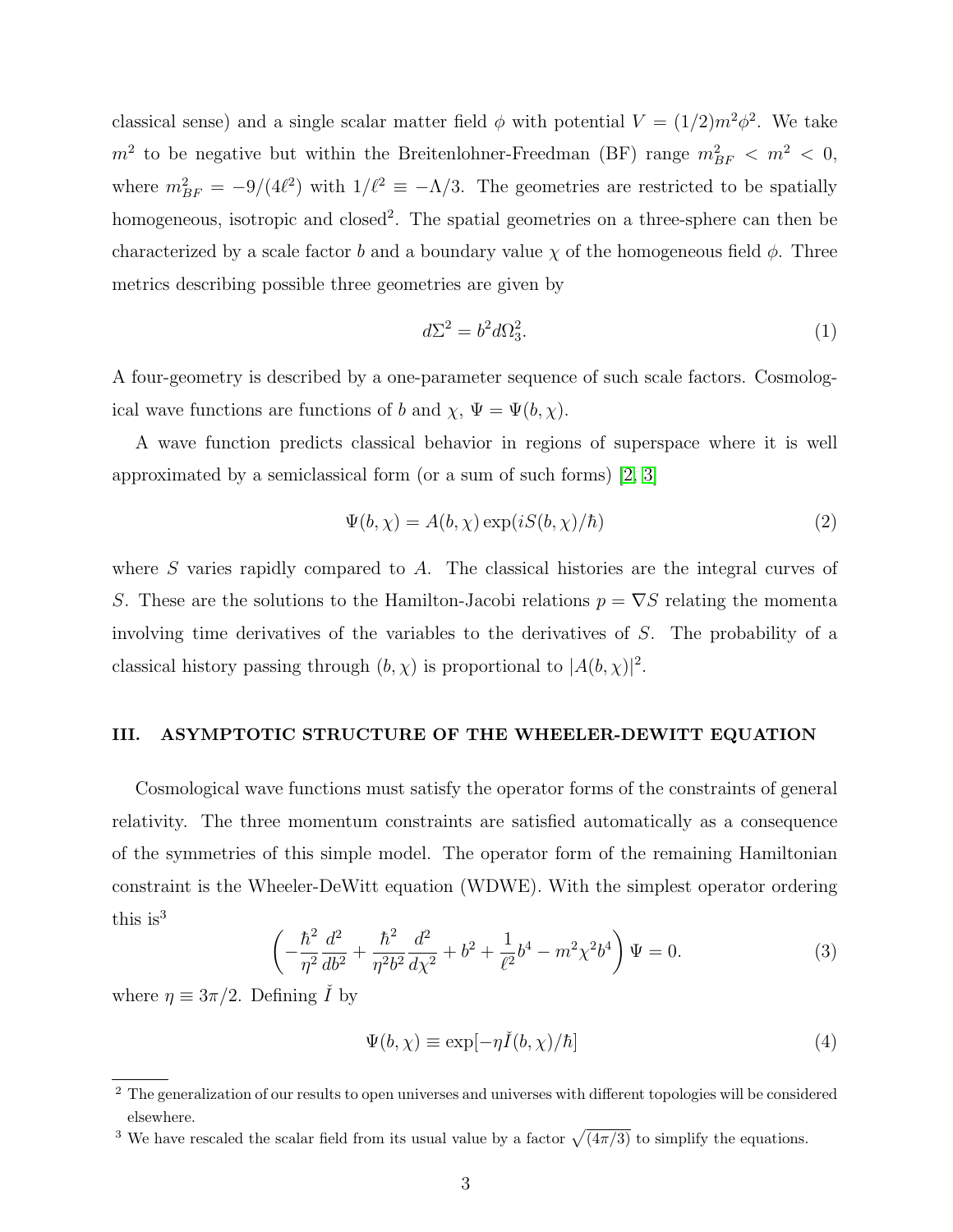the WDWE becomes a non-linear equation for  $\dot{I}$ . In certain regions of superspace the terms that explicitly involve  $\hbar$  may be negligible compared to those that don't. When this semiclassicality condition is satisfied

<span id="page-3-0"></span>
$$
-\left(\frac{d\check{I}}{db}\right)^{2} + \frac{1}{b^{2}}\left(\frac{d\check{I}}{d\chi}\right)^{2} + b^{2} + \left(\frac{1}{\ell^{2}} - m^{2}\chi^{2}\right)b^{4} = 0
$$
\n(5)

which is independent of  $\hbar$ . Substituting a solution of [\(5\)](#page-3-0) into [\(4\)](#page-2-0) gives a leading order in  $\hbar$ semiclassical approximation to the wave function.

The semiclassicality condition is satisfied for sufficiently large b provided  $\Lambda \neq 0$ . This can be established self consistently by assuming it holds, solving  $(5)$  for large b and checking that the neglected  $\hbar$  terms in the WDWE are negligible [\[1\]](#page-10-0). Asymptotically in b sufficiently general solutions to the Hamilton-Jacobi equation [\(5\)](#page-3-0) are defined by the expansion

<span id="page-3-1"></span>
$$
\check{I}(b,\chi) = \frac{k_3}{\ell}b^3 + k_2b^2 + \frac{\ell}{2}k_1b + k_-b^{\lambda_-} + k_0 + \cdots
$$
 (6)

where the k's are all functions of  $\chi$  and  $\lambda_{\pm} \equiv (3/2)(1 \pm \sqrt{1+4\ell^2 m^2/9})$ . Substituting this in [\(5\)](#page-3-0) yields the following equations that determine the leading coefficient functions,

<span id="page-3-4"></span>
$$
-9k_3^2 + (k_3')^2 + 1 - \ell^2 m^2 \chi^2 = 0,
$$
\n(7a)

<span id="page-3-3"></span>
$$
-6k_3k_2 + k'_3k'_2 = 0,
$$
\n(7b)

$$
-3k_3k_1 + k'_3k'_1 - 4k_2^2 + (k'_2)^2 + 1 = 0,
$$
\n(7c)

$$
-3\lambda_{-}k_{3}k_{-}+k'_{3}k'_{-}=0,
$$
\n(7d)

$$
(2/\ell)k'_0k'_3 + k'_2k'_1 - 2k_2k_1 = 0,
$$
\n(7e)

a prime denoting the derivative with respect to  $\chi$ .

The first three of these equations are a closed set for the first three coefficients in [\(6\)](#page-3-1). Were there no field they would have the unique solution  $k_3 = 1/3$ ,  $k_2 = 0$ , and  $k_1 = 1$ . We use these values as boundary conditions to fix a unique solution for the leading terms at small  $\chi$  of the first three coefficients. The small  $\chi$  behavior of these terms is therefore universal — the same for all wave functions satisfying the WDWE. By contrast, the large  $\chi$ behavior as well as the remaining terms in [\(6\)](#page-3-1) depend on the specific wave function.

From  $(6)$  it follows that the semiclassicality condition holds at large b as assumed, and that the general solution  $\Psi(b, \chi)$  of the WDWE has the asymptotic form

<span id="page-3-2"></span>
$$
A_{+}\exp[-\eta\check{I}(b,\chi)/\hbar]+A_{-}\exp[+\eta\check{I}(b,\chi)/\hbar]
$$
\n(8)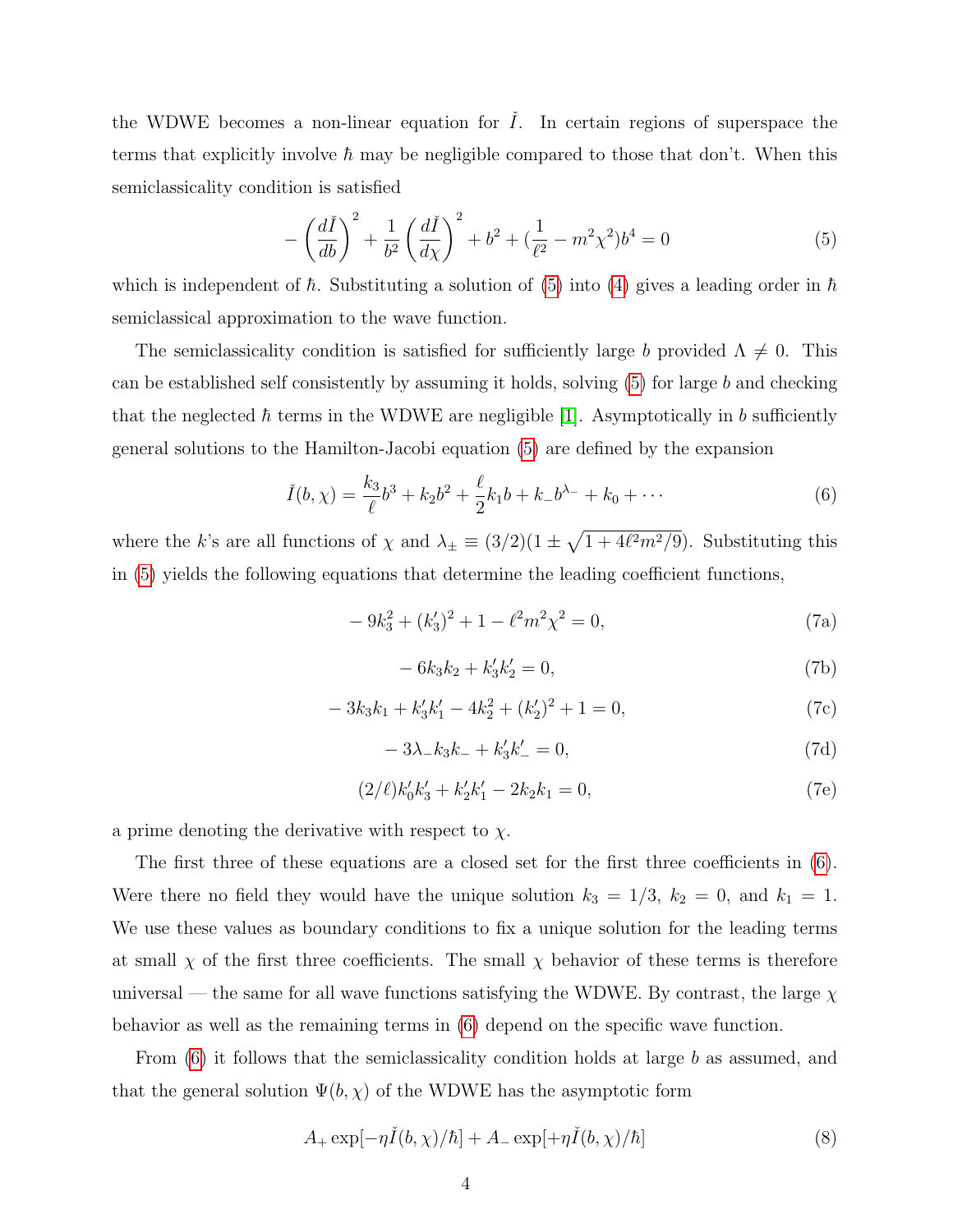for arbitrary constants  $A_{\pm}$ .

Any solution of [\(5\)](#page-3-0) with a sufficient number of arbitrary constants will determine a class of solutions to the equations of motion of general form. Specifically, sufficiently general solutions of the Hamilton-Jacobi equation [\(5\)](#page-3-0) imply general first integrals of the Einstein equations. Hence the expansion [\(6\)](#page-3-1) encodes the Fefferman-Graham (FG) asymptotic expansion of solutions to the Einstein equations with a negative cosmological constant [\[4\]](#page-10-3). The universal behavior at small  $\chi$  of the first three terms in [\(6\)](#page-3-1) corresponds to the universal terms in the FG expansion.

## IV. TWO REAL DOMAINS

To identify the ensemble of histories predicted by [\(8\)](#page-3-2) we search for domains of asymptotic superspace that correspond to real three-geometries and field configurations. The theory predicts classical evolution in domains where the wave function is a sum of semiclassical terms like  $(2)$ , with S varying rapidly compared to A. The union of all sets of classical histories predicted in such domains is the ensemble of possible classical histories predicted by the wave function.

There are two domains representing real three geometries corresponding to real values of b and purely imaginary values  $b = i\hat{b}$ ,  $\hat{b}$  real <sup>4</sup>.

The specific case of the no-boundary wave function [\[5\]](#page-10-4) provides strong motivation for considering both domains on an equal footing in the process of classical prediction. This is because the NBWF's semiclassical approximation involves regular complex saddle points, which provide a very close connection between both domains in the wave function [\[6\]](#page-10-5). Specifically we have shown [\[6\]](#page-10-5) that the semiclassical wave function in one domain can be written as a wave function defined in terms of saddle points associated with the second domain (up to universal surface terms). This implies in particular that the probabilities of the classical, asymptotically dS histories predicted by the NBWF are given by the regularized actions of asymptotically Euclidean AdS domain walls. Moreover this connection between both domains in the NBWF emerges automatically from its holographic formulation [\[6\]](#page-10-5), where both domains correspond to complex deformations of a single underlying dual field theory.

<sup>&</sup>lt;sup>4</sup> The two domains are represented by metrics of opposite signature so considering both on an equal footing is neutral with respect to the choice of signature convention.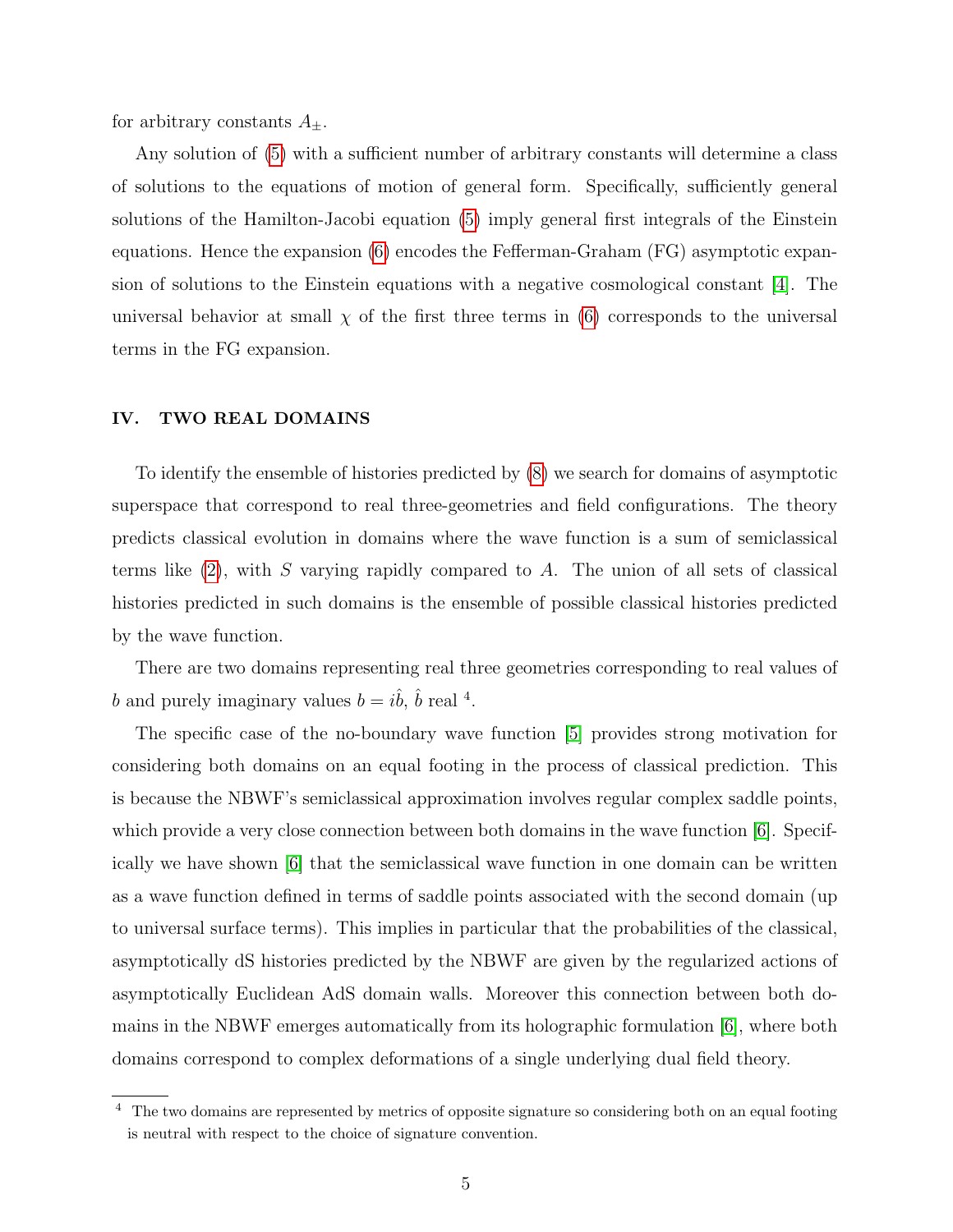These results strongly motivate treating both domains on an equal footing in the wave function by extending its configuration space appropriately. This yields a natural generalization of the usual framework for classical prediction in quantum cosmology in which one takes the classical ensemble predicted by any wave function of the universe to consist of the classical histories from both real domains. We now explore the implications of this for the ensemble of asymptotic histories in the simple models considered above.

## V. A MODEL CLASSICAL ENSEMBLE

To exhibit the histories explicitly we first restrict to the region of superspace where  $\chi$  is small so the field can be treated perturbatively. The small  $\chi$  solutions of [\(7\)](#page-3-3) for the first three, universal terms in  $(6)$  are <sup>5</sup>:

<span id="page-5-0"></span>
$$
k_3 = \frac{1}{3} + \frac{1}{2}\lambda_-\chi^2, \quad k_2 = 0, \quad k_1 = 1 + \frac{3}{4}\chi^2.
$$
 (9)

The leading non-universal coefficients are given by

<span id="page-5-1"></span>
$$
k_{-} = K\chi, \quad k_0 = J \tag{10}
$$

where K and J are complex constants (independent of  $\chi$ ). They are are not determined by the Hamilton-Jacobi equation but depend on the specific wave function. The relative probabilities of the predicted classical histories therefore depend on them [\[2\]](#page-10-1).

Since  $k_3$  in [\(9\)](#page-5-0) is real no classical histories are predicted for the domain where b is real because there  $\tilde{I}$  is approximately real and there is no imaginary part that varies rapidly. However, in the domain where  $b = i\hat{b}$  the wave function [\(8\)](#page-3-2) will be a sum of potentially semiclassical forms [\(2\)](#page-2-1) with  $S = \eta \check{S}$ ,  $\check{S} = -\text{Im}\check{I}$ , and the leading order asymptotic behavior

$$
\check{S}(\hat{b}, \chi) = \frac{\hat{b}^3}{3\ell} + \frac{1}{2\ell}\lambda - \chi^2 \hat{b}^3 + \cdots
$$
\n(11)

which varies rapidly for large  $\hat{b}$  so that the wave function predicts an ensemble of classical histories.

The Lorentzian histories that comprise the classical ensemble are the integral curves of  $\check{S}$ . The  $\check{S}$  above is, in fact the action of a homogeneous and isotropic, asymptotically de

<sup>&</sup>lt;sup>5</sup> Replacing  $\lambda$  by  $\lambda$ + in the first equation of [\(9\)](#page-5-0) also gives a perturbative solution but a numerical integration of the non-linear eq [\(7a\)](#page-3-4) shows that [\(9\)](#page-5-0) is the generic one.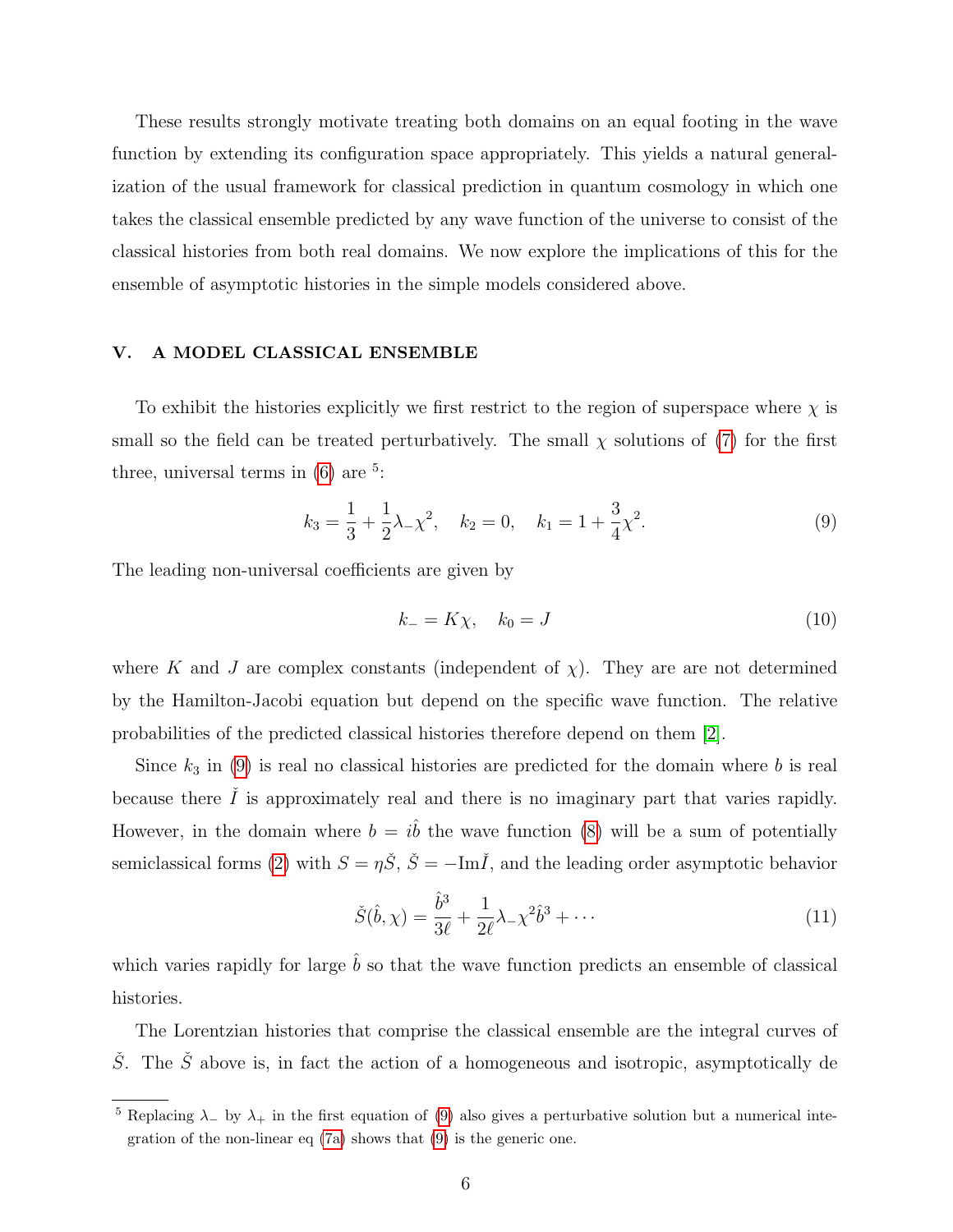Sitter history with  $\Lambda = 3/\ell^2$ , perturbed by a scalar field moving in a quadratic potential with positive mass  $-m^2$ .

The ensemble of asymptotic classical histories can be obtained explicitly by solving the Hamilton-Jacobi equations connecting the momenta to the gradients of  $\check{S}$  and defining the integral curves. For this simple model these equations are

<span id="page-6-0"></span>
$$
\frac{d\hat{b}}{dt} = \frac{1}{\hat{b}} \frac{\partial \check{S}}{\partial \hat{b}}, \quad \frac{d\chi}{dt} = -\frac{1}{\hat{b}^3} \frac{\partial \check{S}}{\partial \chi}.
$$
\n(12)

Substituting [\(9\)](#page-5-0) and [\(10\)](#page-5-1) in [\(6\)](#page-3-1) we find for the asymptotic scale factor, with  $u \equiv \exp(-t/\ell)$ ,

<span id="page-6-1"></span>
$$
\hat{b}(t) = \frac{2\ell}{u} [1 + u^2 - \frac{3}{4\alpha^2} u^{2\lambda -} + \cdots]
$$
\n(13)

and for the asymptotic scalar field  $6$ 

<span id="page-6-2"></span>
$$
\chi(t) = \alpha u^{\lambda_{-}} + \beta u^{\lambda_{+}} + \cdots \tag{14}
$$

where  $\alpha$  is an integration constant of the first order equation for  $\chi$  in [\(12\)](#page-6-0) and  $\beta$  =  $-\text{Im}(i^{\lambda} - K)/(\lambda_{+} - \lambda_{-})$ . Eqs [\(13\)](#page-6-1) and [\(14\)](#page-6-2) describe an ensemble of asymptotic deSitter spaces perturbed by a homogeneous decaying scalar field [\[7\]](#page-10-6).

As  $\ell$  approaches zero the lower bound on values of b for which the asymptotic expansion [\(6\)](#page-3-1) holds become larger and larger. If the cosmological constant vanishes then there can still be classical histories (e.g. [\[2\]](#page-10-1)) but their existence and character depends on the specific form of the theory and the wave function. If there is no matter then there are no classical histories when  $\Lambda = 0$ .

## VI. SLOW ROLL INFLATION

Beyond the perturbative regime, there is a solution of  $(7)$  which at large  $\chi$  behaves as

$$
k_3(\chi) \approx \frac{\ell m}{3} \chi, \quad k_2 = 0, \quad k_1 \approx 1/\ell m \chi \tag{15}
$$

and at small  $\chi$  tends to [\(9\)](#page-5-0). This solution for  $k_3$  is shown in Fig [1.](#page-7-0) The leading contribution to the asymptotic action in the large  $\chi$  regime is then

<span id="page-6-3"></span>
$$
\check{S}(\hat{b}, \chi) \sim \frac{m\chi \hat{b}^3}{3} + \cdots \,. \tag{16}
$$

<sup>&</sup>lt;sup>6</sup> When  $\lambda$ <sub>-</sub> < 1/2 there is an additional universal term  $(-3\alpha/8)u^{2+\lambda}$ .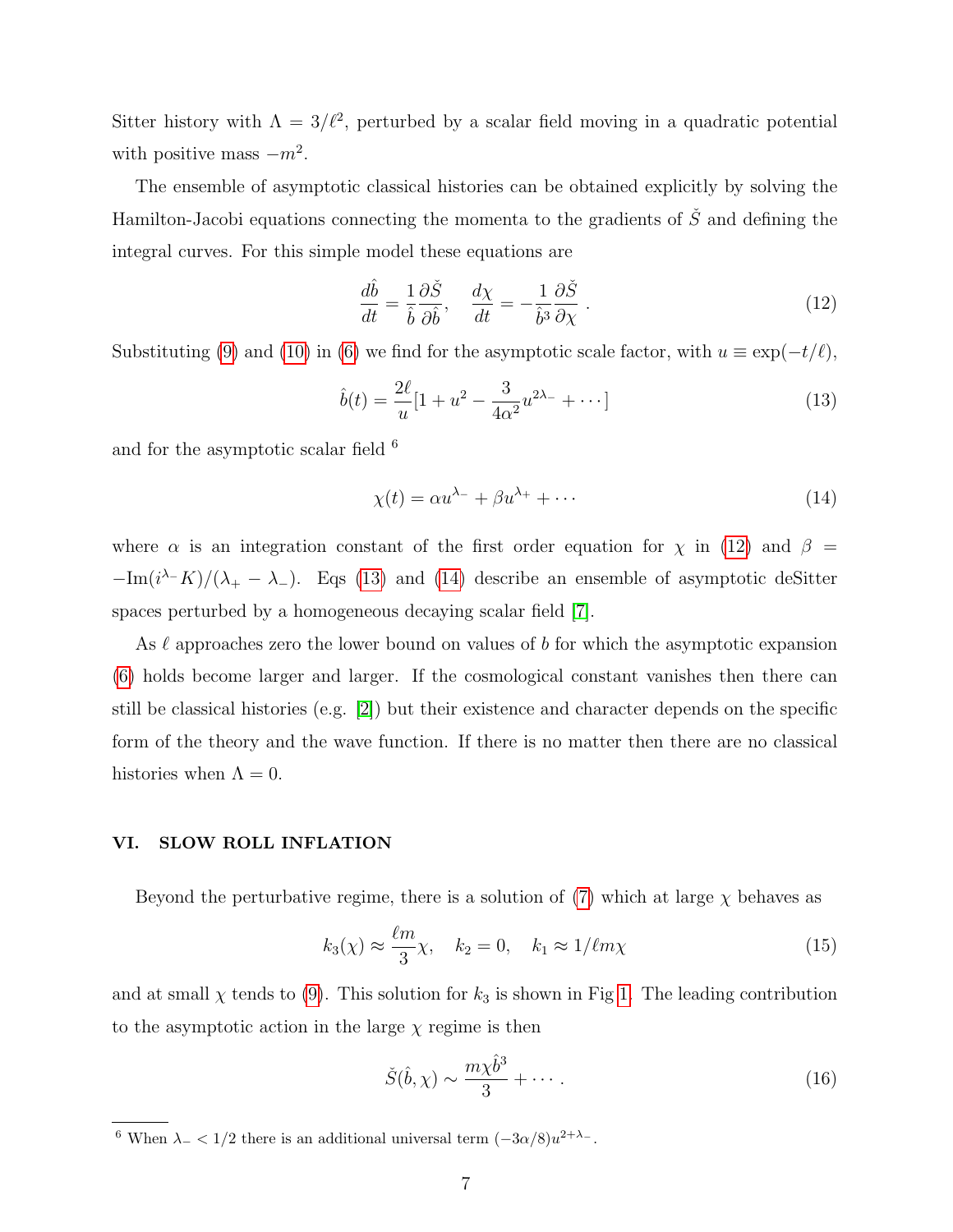

<span id="page-7-0"></span>FIG. 1: A solution of [\(7a\)](#page-3-4) for the leading, universal coefficient function  $k_3$  that specifies the asymptotic wave function. The approximately linear behavior for large  $\chi$  is characteristic of field driven, slow roll inflation.

which is characteristic of cosmologies undergoing slow roll scalar field inflation [\[2,](#page-10-1) [8\]](#page-10-7). Indeed the leading order solutions of [\(12\)](#page-6-0) derived from [\(16\)](#page-6-3) exhibit the familiar slow roll behavior,  $\chi(t) = \chi(0) - mt/3.$ 

This shows that the presence of a regime of classical slow roll inflation can be deduced from the semiclassical asymptotic form of the wave function representing a quantum state. That could be useful in a holographic study of which quantum states predict slow roll inflation.

#### VII. HOLOGRAPHIC PROBABILITIES

The central objective of quantum cosmology is to compute *probabilities* for alternative classical histories of the universe. To leading order in  $\hbar$  these are given by the asymptotically finite real part of the action [\(6\)](#page-3-1) in a regime where the wave function predicts classical behavior.

The real contributions to [\(6\)](#page-3-1) depend on the boundary conditions implied by a specific theory of the wave function. However the asymptotic structure of solutions of the WDWE discussed above gives rise to a universal complex extension of the asymptotic Fefferman-Graham expansions which includes the Starobinsky expansion [\[7\]](#page-10-6) of asymptotic dS solutions. Using these expansions we recently showed that, for any wave function, the asymptotic action of a general solution in the dS domain can be written in terms of an asymptotic AdS action and a number of universal 'surface' terms that are fully determined by the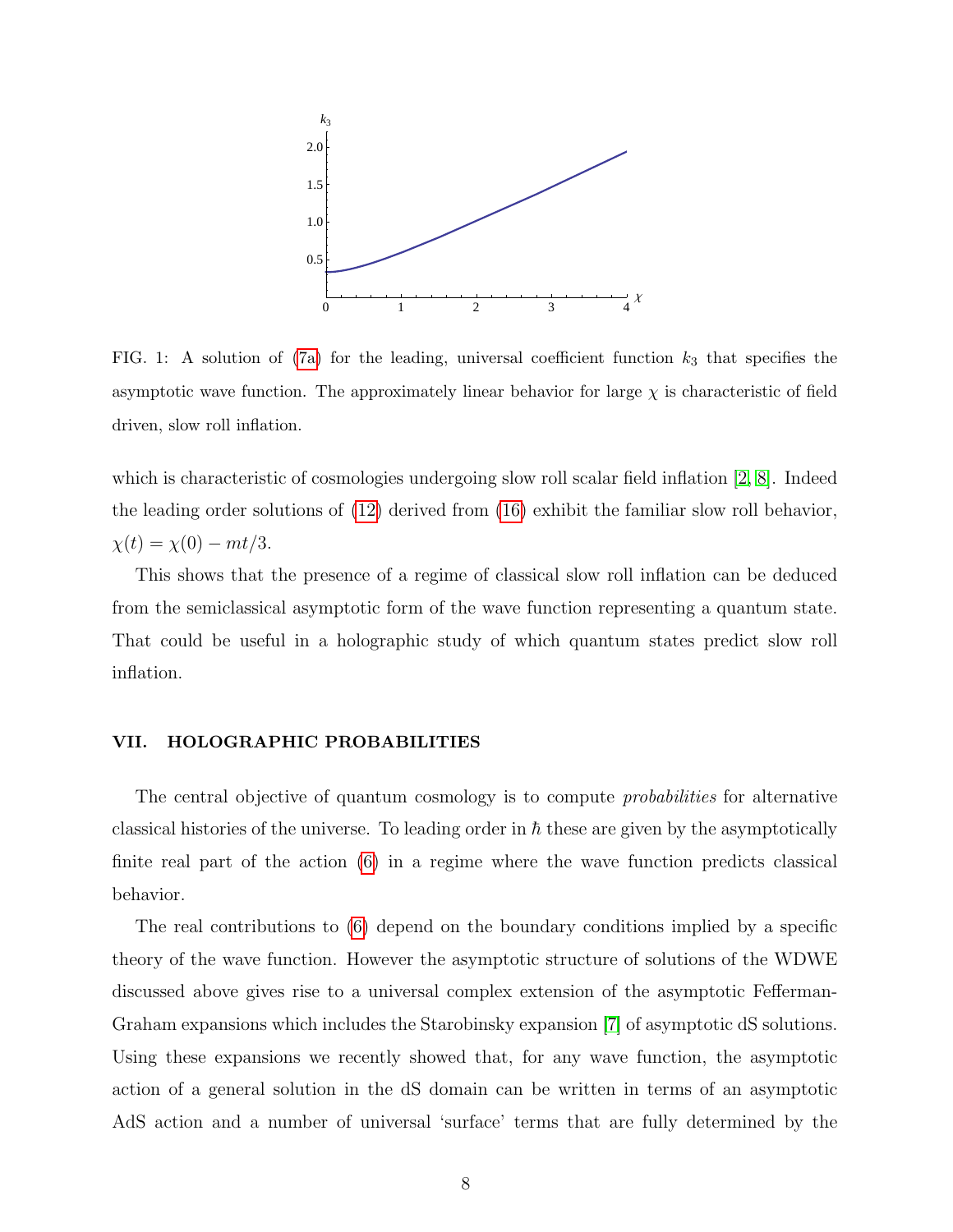argument of the wave function [\[6\]](#page-10-5). This means that, at the level of the complex solutions specifying the wave function, both domains are closely interconnected. Specifically, the leading order probabilities for the classical, asymptotically de Sitter histories predicted by any wave function can be obtained from the action of Euclidean asymptotically AdS domain walls<sup>7</sup>.

This leads to a natural connection with the Euclidean AdS/CFT correspondence (see also [\[6,](#page-10-5) [9–](#page-10-8)[12\]](#page-10-9)). The AdS/CFT duality makes a distinction between the universal contributions to the asymptotic wave function, which grow as a function of the scale factor<sup>8</sup>, and the nonuniversal terms that provide the asymptotically finite contribution and govern the relative probabilities of different configurations. The duality conjectures that the latter are related to the partition function Z of a dual Euclidean field theory defined on the boundary surface Σ.

In the perturbative solution of the minisuperspace model given above the universal terms are given in [\(9\)](#page-5-0) and the non-universal terms in [\(10\)](#page-5-1). In a regime where the low energy gravity approximation can be trusted the duality then states that, to leading order in  $\hbar$  and at large volume,

<span id="page-8-0"></span>
$$
Z[\tilde{\chi}] = \exp(-\eta (K\tilde{\chi} + J)/\hbar)
$$
\n(17)

where  $J$  and  $K$  are defined in [\(10\)](#page-5-1) and  $Z$  is defined by

$$
Z[\tilde{\chi}] \equiv \langle \exp \int d^3x \sqrt{\tilde{\gamma}} \tilde{\chi} \mathcal{O} \rangle_{QFT}
$$
 (18)

with O the dual operator that couples to the source  $\tilde{\chi} = b^{\lambda_-} \chi$  induced by the bulk scalar. Differentiation of Z with respect to  $\tilde{\chi}$  yields  $\langle \mathcal{O} \rangle$  which provides an alternative way to calculate  $K$  in [\(17\)](#page-8-0).

The scalar argument of the wave function thus enters as an external source in the dual field theory that turns on a deformation. In field theory applications of AdS/CFT the value of  $\tilde{\chi}$  is usually held fixed. By contrast, in a cosmological context one is interested in the wave function of the universe as a function of  $\chi$ . In this context the dependence of Z on the value of  $\tilde{\chi}$  yields a measure on different configurations on  $\Sigma$  [\[6\]](#page-10-5).

<sup>7</sup> The scalar profile along the AdS domain walls that enter in this analysis is in general complex as discussed in detail in [\[6\]](#page-10-5).

<sup>&</sup>lt;sup>8</sup> In field theory applications of AdS/CFT these are treated as UV divergences and cancelled by counterterms.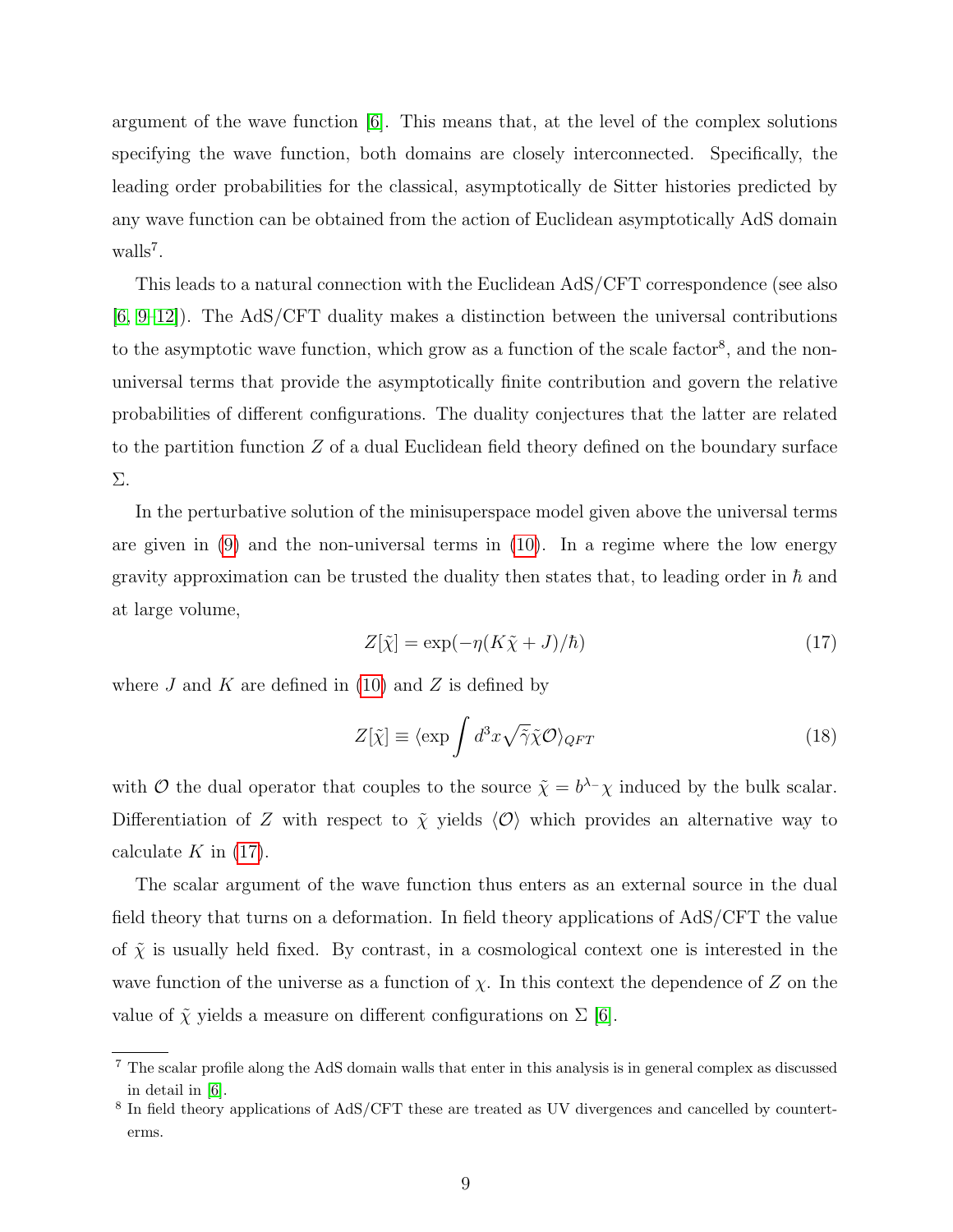Hence in cosmology one is led to consider all deformations induced of a given CFT that correspond to real boundary configurations and for which the partition function converges. In the toy model discussed here this means one should include purely real deformations, corresponding to real values of b, as well as deformations for which  $\tilde{\chi}$  has the phase  $\exp[i\lambda_{\perp}\pi/2]$ . Together these generate the two real domains of asymptotic superspace discussed earlier.

In a dual formulation of the wave function, the difference between both domains thus shows up only in the phase of the scalar deformation of a single dual field theory. Since the phase of  $\tilde{\chi}$  in general has an effect on the partition function this means that the asymptotic wave function will be a different function of  $\chi$  in both domains. We illustrated this with the example of the no-boundary wave function in [\[1\]](#page-10-0).

## VIII. DISCUSSION

We have used a natural framework for the prediction of probabilities of classical histories in quantum cosmology to show that accelerated expansion can be a low energy prediction of theories of the wave function of the universe defined in terms of what would classically be a negative cosmological constant. Specifically we have shown that asymptotically AdS wave functions satisfying the constraints of general relativity have a universal semiclassical asymptotic structure for large spatial volumes which implies that the wave function describes both a set of asymptotically Euclidean AdS histories as well as an ensemble of histories which expand, driven by a positive effective cosmological constant.

The relative probabilities of *both sets of histories* are given by the asymptotically AdS actions of (possibly complex) Euclidean AdS domain walls. This leads to a natural connection between quantum cosmology and the general framework of Euclidean AdS/CFT, not as a map from an AdS theory to a deSitter theory as envisioned in [\[10–](#page-10-10)[12\]](#page-10-9) but within the context of a single theory of the wave function of the universe.

At the level of the histories emerging from the wave function one could argue our results imply that the sharp distinction between positive and negative  $\Lambda$  in classical physics as it is usually formulated disappears in quantum cosmology. Rather the wave function provides a unified arena encompassing both kinds of histories.

The generalization of these results to include inhomogeneities and the prospects of embedding the models considered here in fundamental theory are described in [\[1\]](#page-10-0).